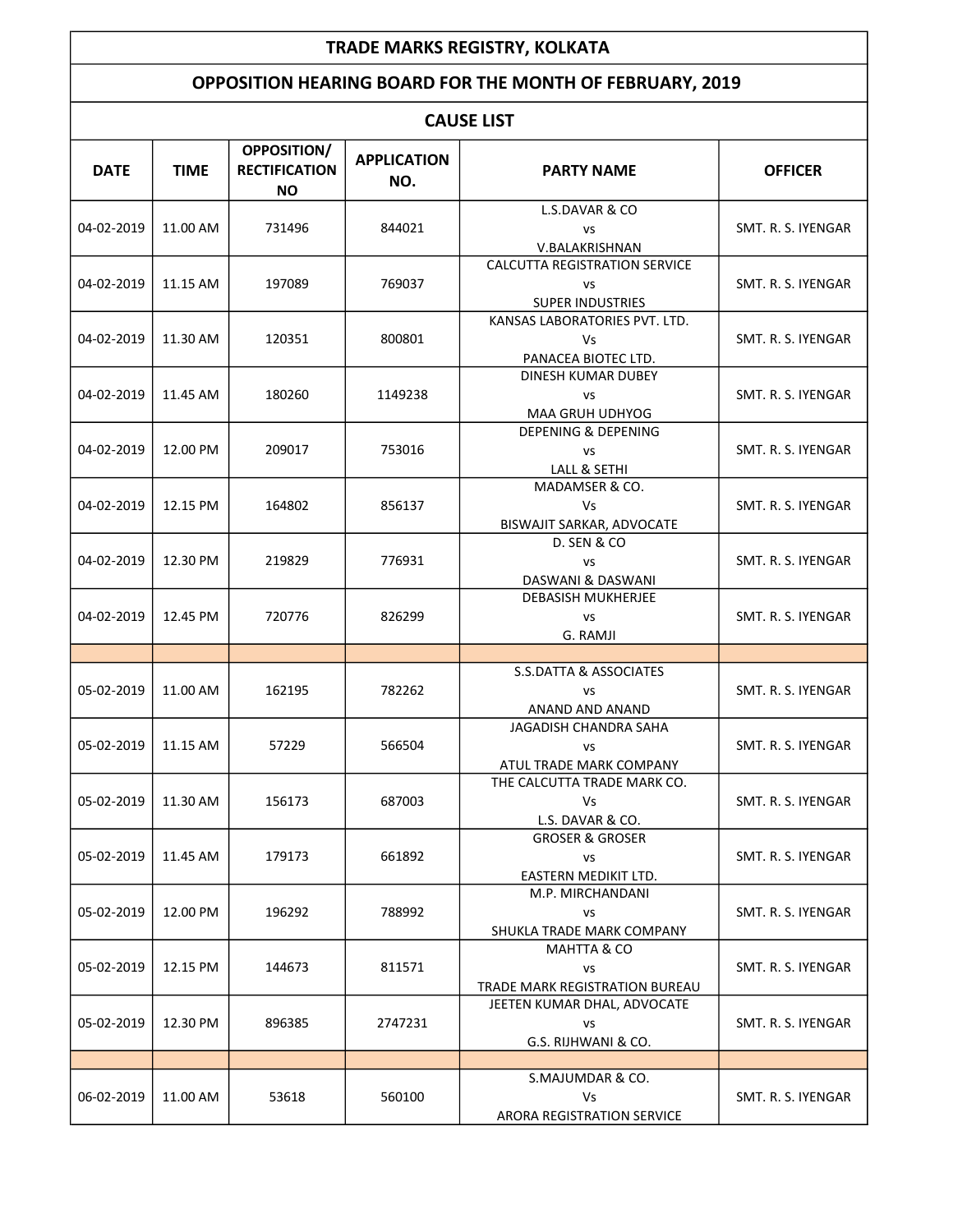| 06-02-2019 | 11.15 AM | 229138 | 794031  | WAKHARIYA & WAKHARIYA<br><b>VS</b><br>MADAMSER & CO                                                | SMT. R. S. IYENGAR |
|------------|----------|--------|---------|----------------------------------------------------------------------------------------------------|--------------------|
| 06-02-2019 | 11.30 AM | 168593 | 863891  | SEN - OBEROI<br>VS<br>METROPOLITAN TRADING CO.                                                     | SMT. R. S. IYENGAR |
| 06-02-2019 | 11.45 AM | 160900 | 930736  | HERBALS (APS) PRIVATE LIMITED<br><b>VS</b><br>Khaitan & Co.                                        | SMT. R. S. IYENGAR |
| 06-02-2019 | 12.00 PM | 117298 | 619772  | SHUKLA TRADE MARK CO.<br>Vs<br>MAHTTA & CO.                                                        | SMT. R. S. IYENGAR |
| 06-02-2019 | 12.15 PM | 56619  | 593812  | <b>GTC INDUSTRIES LIMITED</b><br><b>VS</b><br>S. MAJUMDAR & CO.                                    | SMT. R. S. IYENGAR |
| 06-02-2019 | 12.30 PM | 709800 | 810888  | R.K. DEWAN & CO.<br>Vs<br>SHRI GOPAL CHANDRA DUTTA,                                                | SMT. R. S. IYENGAR |
|            |          |        |         |                                                                                                    |                    |
| 07-02-2019 | 11.00 AM | 718519 | 910172  | L.S. DAVAR & CO.<br>Vs<br>ROYZZ & CO.                                                              | SMT. R. S. IYENGAR |
| 07-02-2019 | 11.15 AM | 215000 | 916928  | H.V. WILLIAMS & CO.<br>Vs<br><b>CHANDRAKANT M JOSHI</b>                                            | SMT. R. S. IYENGAR |
| 07-02-2019 | 11.30 AM | 198568 | 578759  | DASWANI AND DASWANI<br>VS<br><b>D. SEN &amp; CO</b>                                                | SMT. R. S. IYENGAR |
| 07-02-2019 | 11.45 AM | 710439 | 755615  | S.S. DATTA & ASSOCIATES<br>VS<br><b>WORLDWIDE REGISTRATION BUREAU</b>                              | SMT. R. S. IYENGAR |
| 07-02-2019 | 12.00 PM | 136989 | 626311  | <b>REMFRY &amp; SAGAR</b><br>VS<br>S.MAJUMDAR & CO.                                                | SMT. R. S. IYENGAR |
| 07-02-2019 | 12.15 PM | 181827 | 644449  | FORTITUDE LAW ASSOCIATES<br>VS<br>AMAR INTERNATIONAL                                               | SMT. R. S. IYENGAR |
| 07-02-2019 | 12.30 PM | 841153 | 2710894 | MONORANJAN MONDAL, ADVOCATE<br>vs<br><b>CRYSTAL PLASTICS &amp; METALLIZING</b><br>PRIVATE LIMITED. | SMT. R. S. IYENGAR |
|            |          |        |         |                                                                                                    |                    |
| 11-02-2019 | 11.00 AM | 245225 | 875261  | TAJ TRADE MARK AGENCY<br>VS<br>S.MAJUMDAR & CO.                                                    | SMT. R. S. IYENGAR |
| 11-02-2019 | 11.15 AM | 100810 | 576470  | SHUKLA TRADE MARK COMPANY<br>VS<br>D.SEN & CO.                                                     | SMT. R. S. IYENGAR |
| 11-02-2019 | 11.30 AM | 259883 | 931324  | <b>DOLA DHAR</b><br><b>VS</b><br>TANMOY ROY, ADVOCATE                                              | SMT. R. S. IYENGAR |
| 11-02-2019 | 11.45 AM | 220860 | 939079  | G V S JAGANNADHA RAO<br>VS<br>C. J. ASSOCIATES                                                     | SMT. R. S. IYENGAR |
| 11-02-2019 | 12.00 PM | 212902 | 833243  | D. P. AHUJA & CO.<br><b>VS</b><br>K & S PARTNERS                                                   | SMT. R. S. IYENGAR |
| 11-02-2019 | 12.15 PM | 722009 | 903005  | KHAITAN & CO LLP<br>VS<br>ASHOKA TRADE MARKS CO.                                                   | SMT. R. S. IYENGAR |